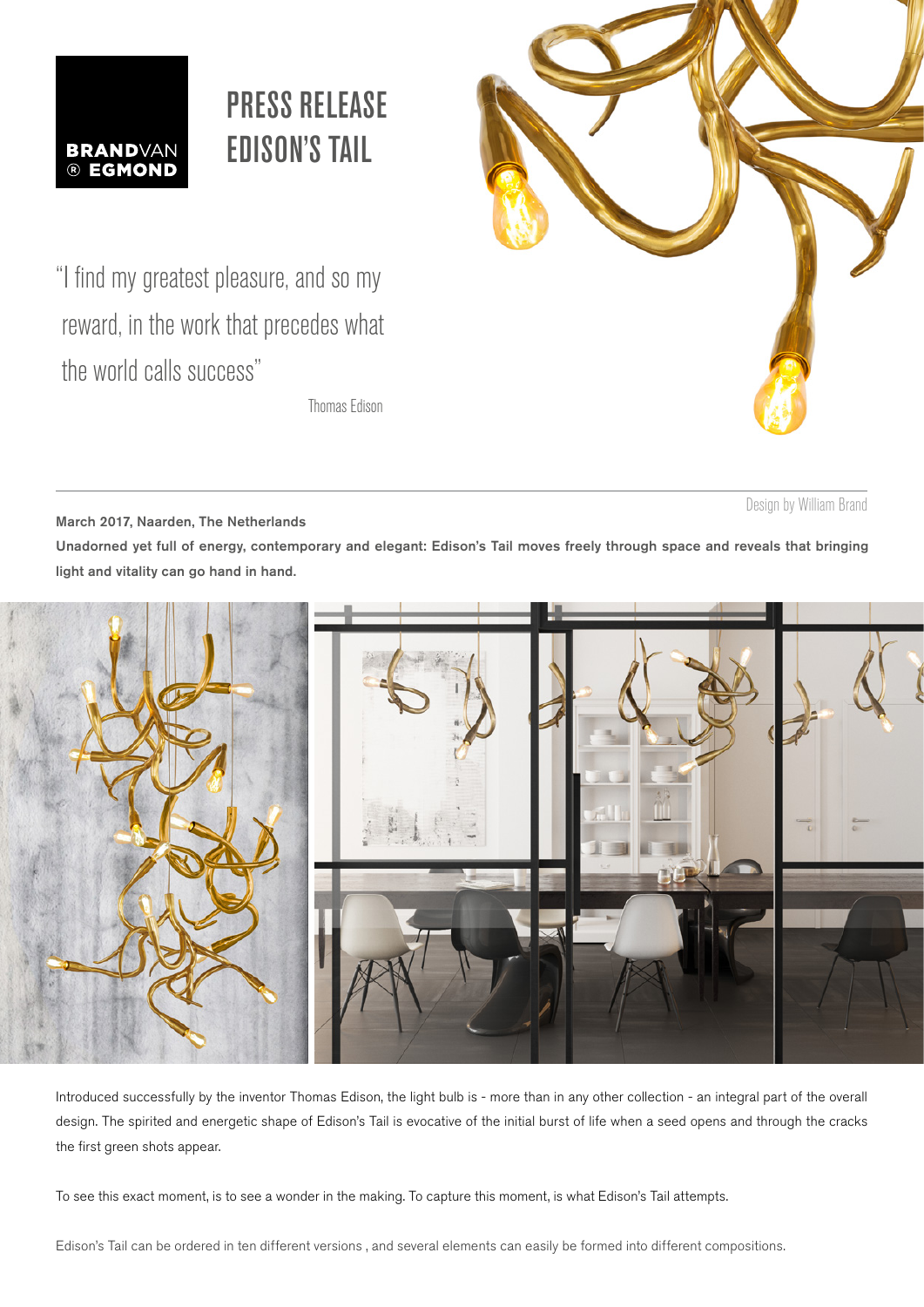

#### William Brands comments on his work:

As a child I was fascinated by the exact moment that seeds sprout Suddenly, a burst of life: and with so much energy and force behind it!

When at work in our atelier, trying to translate concepts and thoughts into actual lighting and not yet fully satisfied with the result I am – usually late at night – reminded by what Thomas Edison said: 'I have not failed. I've just found 10,000 ways that won't work.

### William Brand designer / owner



William was trained as an artist and an architect. He graduated at the Utrecht School of Arts.

As an award-winning furniture designer he for many years designed buildings and interiors for fashion brands, including the headquarters of BRAND VAN EGMOND. His interior designs are always minimalist, in contrast to his lighting designs which have a powerful sculptural presence. He considers his lighting objects the cherry on the cake.

His way of working is quite specific. Immediately after defining the concept he starts working in the workshop like a sculptor; experimenting and crafting while having the object grow in his hands, often with unexpected results. Therefore the journey is just as exciting and important as the destination.